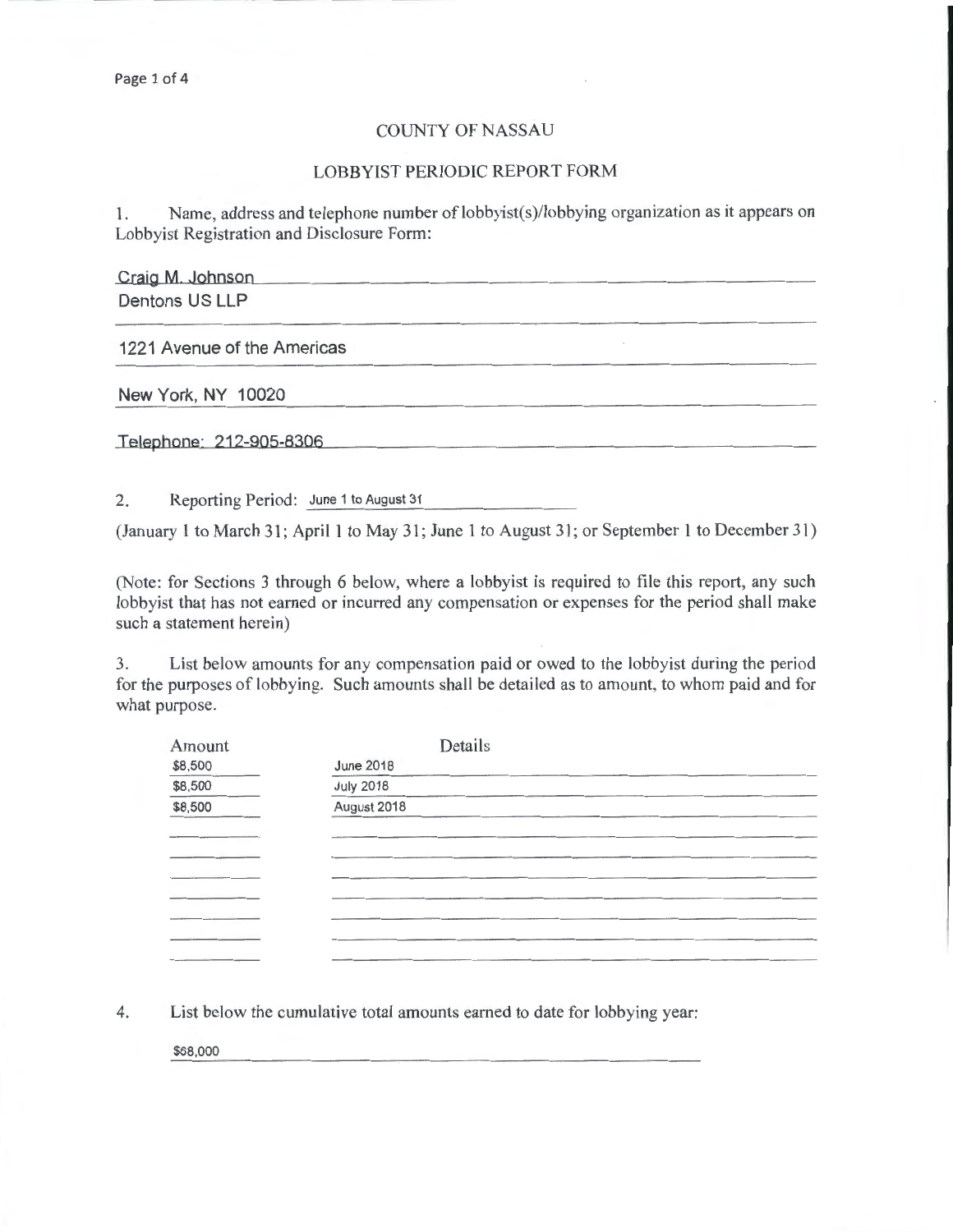Page 2 of 4

5. List below amounts for any expenses expended or incurred by the lobbyist during the period for the purposes of lobbying. Such amounts shall be detailed as to amount, to whom paid and for what purpose.

| Amount | Details |
|--------|---------|
| \$0.00 | \$0.00  |
|        |         |
|        |         |
|        |         |
|        |         |
|        |         |
|        |         |
|        |         |
|        |         |
|        |         |

6. List below the cumulative total amounts expended to date for lobbying year:

\$0.00

(In lieu of completing 7 through 10 below, you may attach a copy of your Lobbyist Registration and Disclosure Form, provided the information has not changed.)

7. List whether and where the lobbyist(s)/lobbying organization is registered as a lobbyist (e.g. Nassau County, New York State):

See Attached 2018 Lobbyist Registration and Disclosure Form

8. Name, address and telephone number of client(s) by whom, or on whose behalf, the lobbyist is retained, employed or designated.

#### See Attached 2018 Lobbyist Registration and Disclosure Form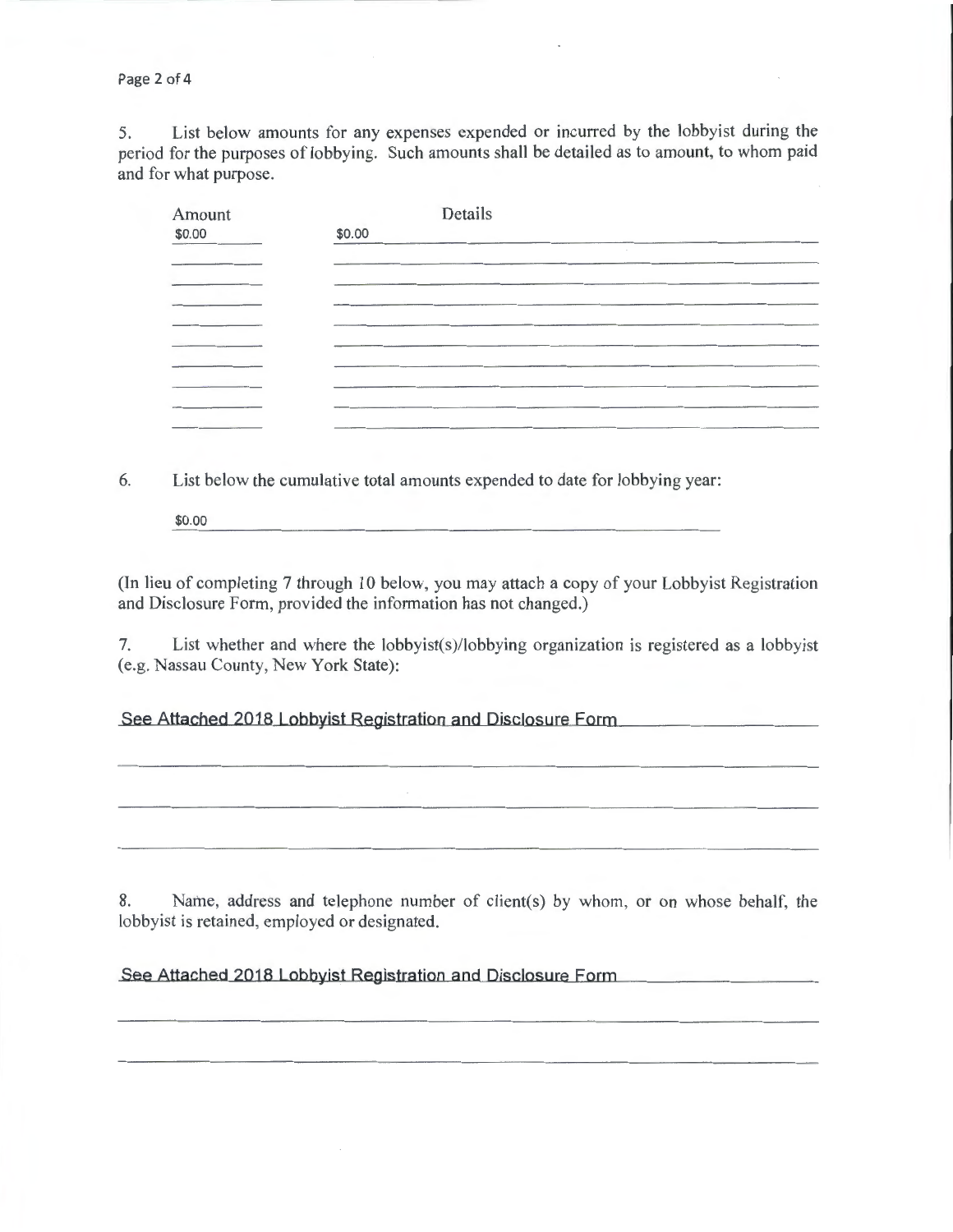| Page 3 of 4 |  |  |  |
|-------------|--|--|--|
|-------------|--|--|--|

9. Describe lobbying activity conducted, or to be conducted, in Nassau County, and identify client(s) for each activity listed, during the Reporting Period.

See Attached 2018 Lobbyist Registration and Disclosure Form

10. The name of persons, organizations or governmental entities before whom the lobbyist has lobbied during the period.

See Attached 2018 Lobbyist Registration and Disclosure Form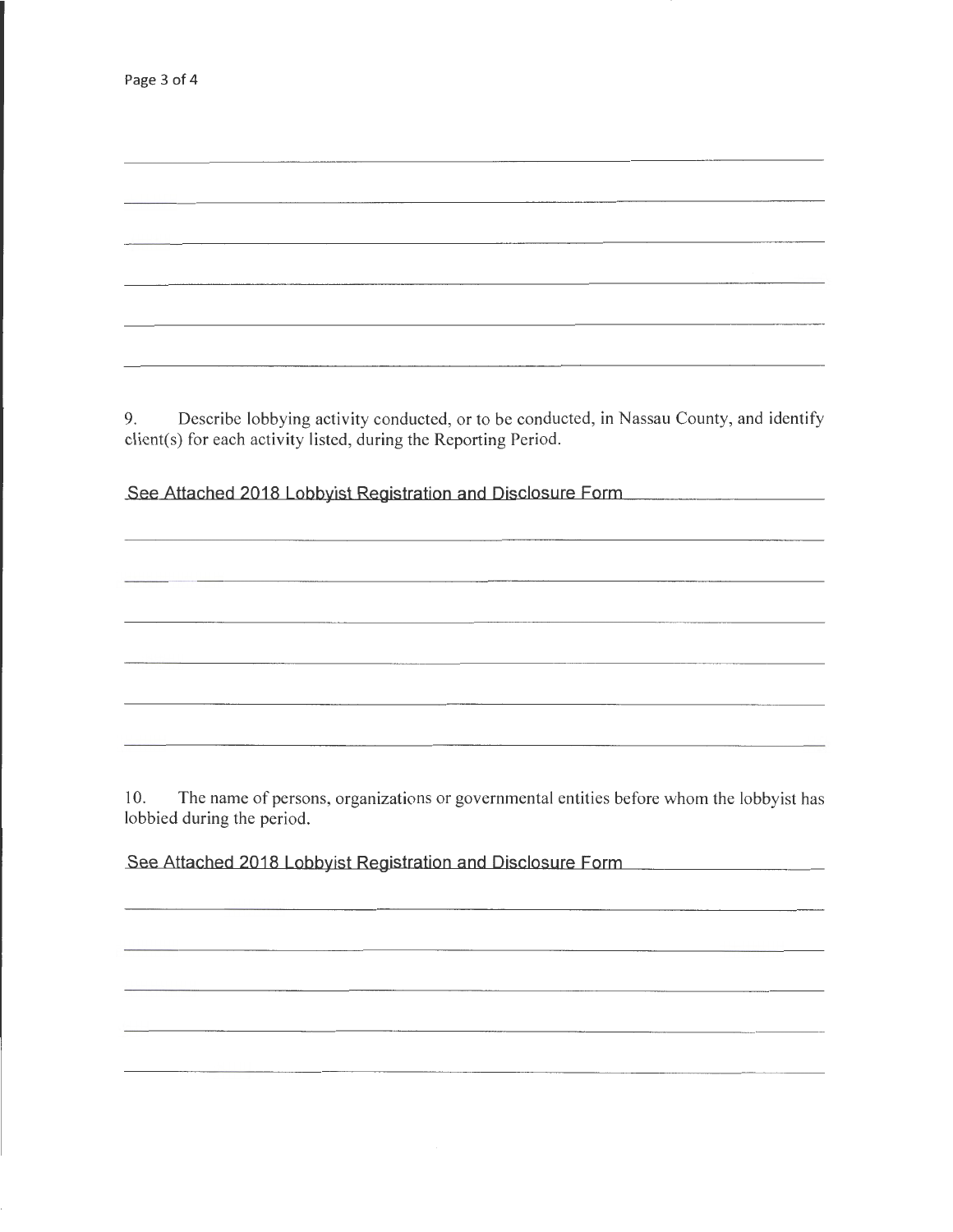I understand that copies of this form will be sent to the Nassau County Department of Information Technology ("IT") to be posted on the County's website.

I also understand that upon termination of retainer, employment or designation I must give written notice to the County Attorney within thirty (30) days of termination.

VERIFICATION: I certify that all statements made on this statement are true, correct and complete to the best of my knowledge and belief and I understand that the willful making of any false statement of material fact herein will subject me to the provisions of law relevant to the making and filing of false instruments and will render such statement null and void.

Dated:  $6/21/2018$  $\sqrt{2^{6/8}}$  Signed:

Print Name:

Title:

*7*   $70.40$ I

**STATE OF NEW YORK**  $NewYerl()$  SS: STATE OF NEW YORK<br> *New York*<br>
COUNTY OF N<del>ASSAU</del>

Sworn to before me this 3/s<sup>1</sup>

Day of  $, 2018$ .

NOTARY PUBLIC

KRISTEN M. BEYSTEHNER NOTARY PUBLIC-STATE OF NEW YORK No. 02BE6313817 Qualified in New York County My Commission Expires October 20, 2018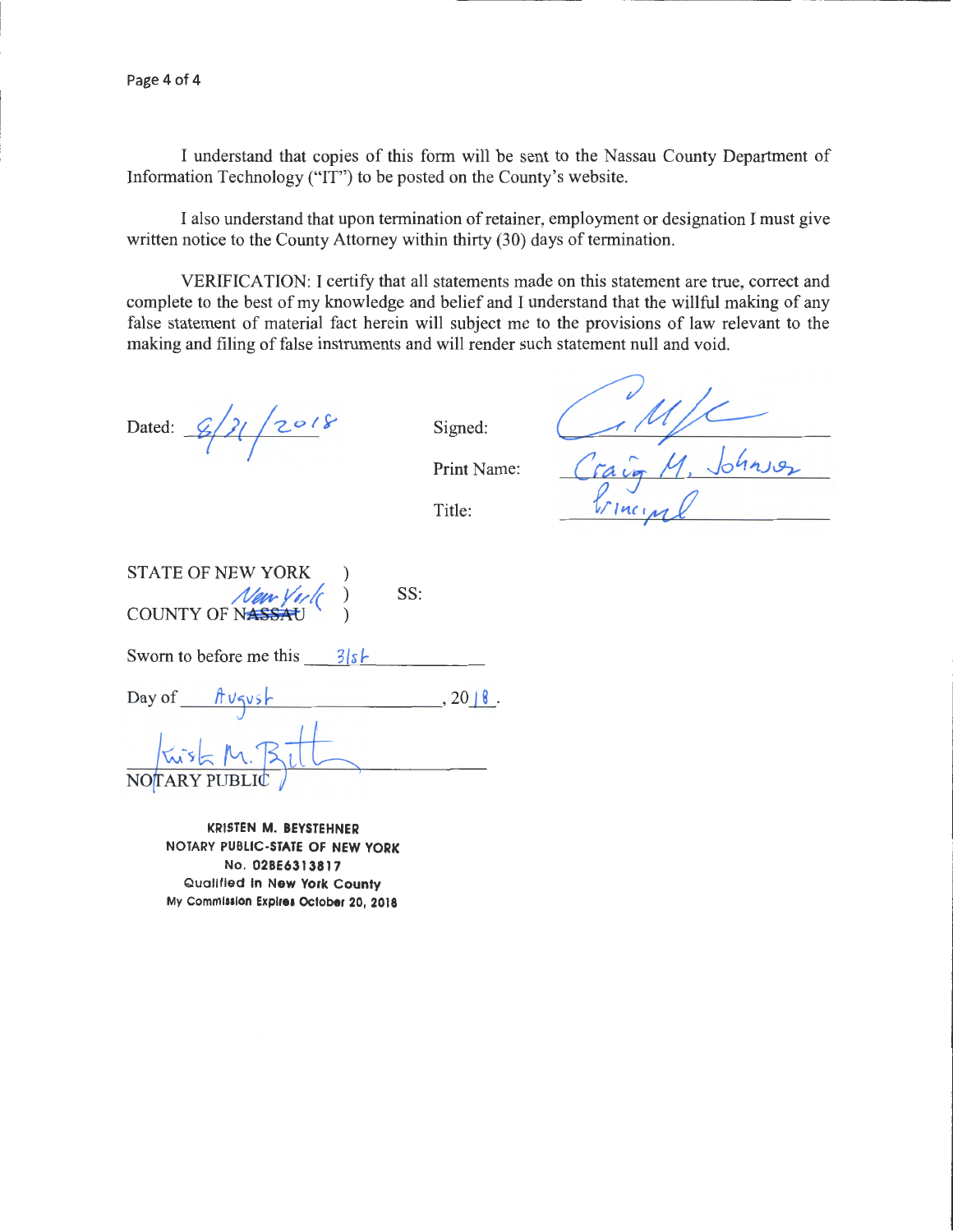Page 1 of 4



#### COUNTY OF NASSAU

## LOBBYIST REGISTRATION AND DISCLOSURE FORM

!. Name. address and rclephone number of lobbyist( s)/ lobb~ ing organization. The term "lobbyist" means any and every person or organization retained, employed or designated by any client to influence - or promote a matter before - Nassau County, its agencies, boards, commissions, department heads, legislators or committees, including but not limited to the Open Space and Parks Advisory Committee and Planning Commission. Such matters include, but are not limited to, requests for proposals, development or improvement of real property subject to County regulation, procurements. The term "lobbyist" does not include any officer, director, trustee, employee, counsel or agent of the County of Nassau, or State of New York, when discharging his or her official duties.

Craig M. Johnson Dentons US LLP 1221 Avenue of the Americas New York, NY 10020

2. List whether and where the person/organization is registered as a lobbyist (e.g., Nassau County, New York State):

Craig M. Johnson is registered with New York State, New York City, Nassau County and Suffolk County

**3. 1\an1e. address and teJcphone nurnber of** ~lient(s) **b)· \vhon1. or on \Vbose** behaiJ~ **the**  lobbyist is retained, employed or designated:

----------·-·--------------

Rc\'. 3-2016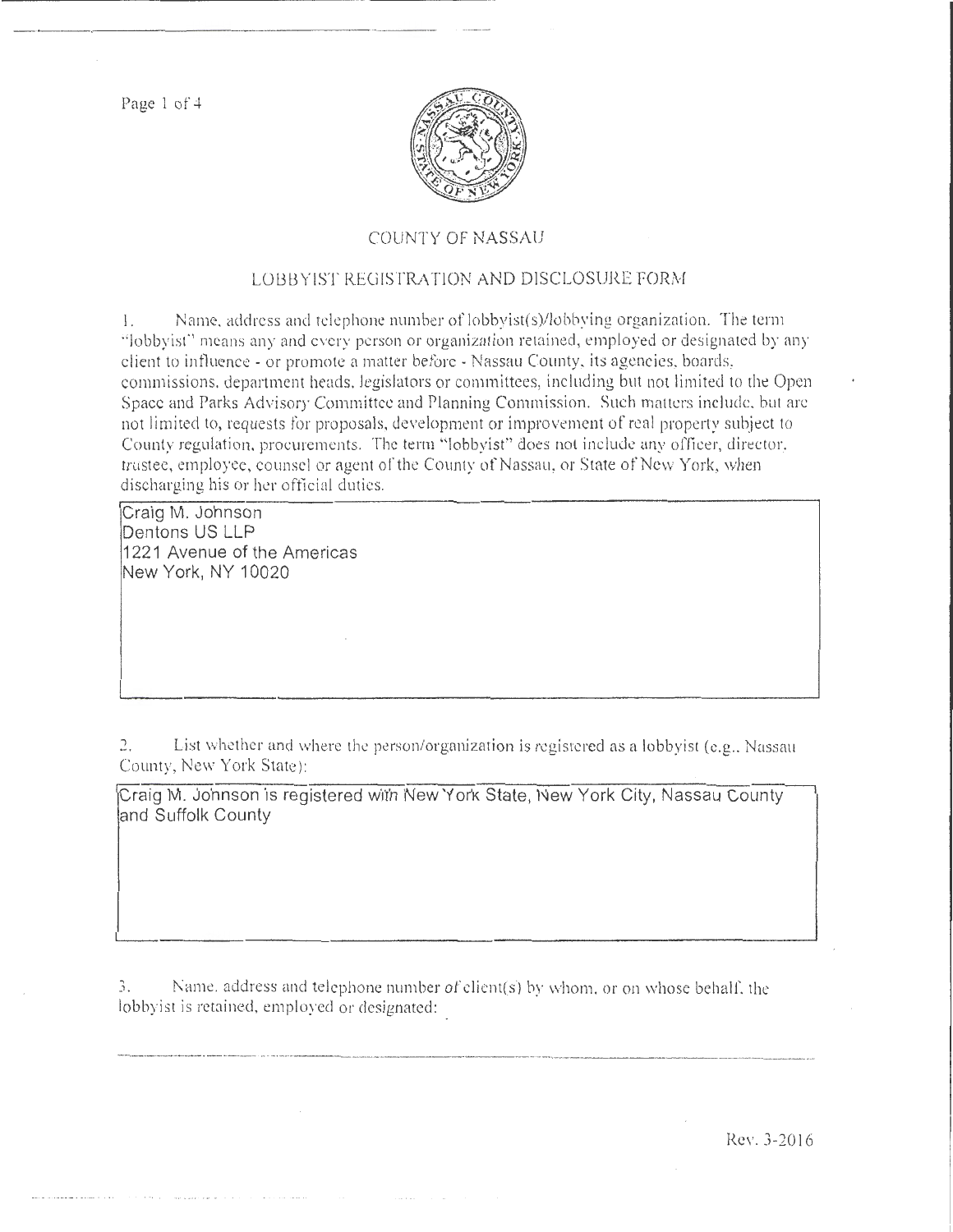Page 2 of 4

 $\alpha$  ,  $\beta$  ,  $\beta$  ,  $\beta$  ,  $\alpha$ 

Uber Technologies, Inc. 1455 Market Street 4th Floor San Francisco, CA 94103 415-986-2104

4. Describe lobbying activity conducted, or to be conducted, in Nassau County. and identify client(s) for each activity listed. See page 4 for a complete description of lobbying activities.

Meetings, conferences and communications related to or concerning for-hire vehicle industry, transportation industry and/or technology industry

5. The name of persons, organizations or governmental entities before whom the lobbyist expects to lobby:

Nassau County Executive, Nassau County Legislature, Nassau County TLC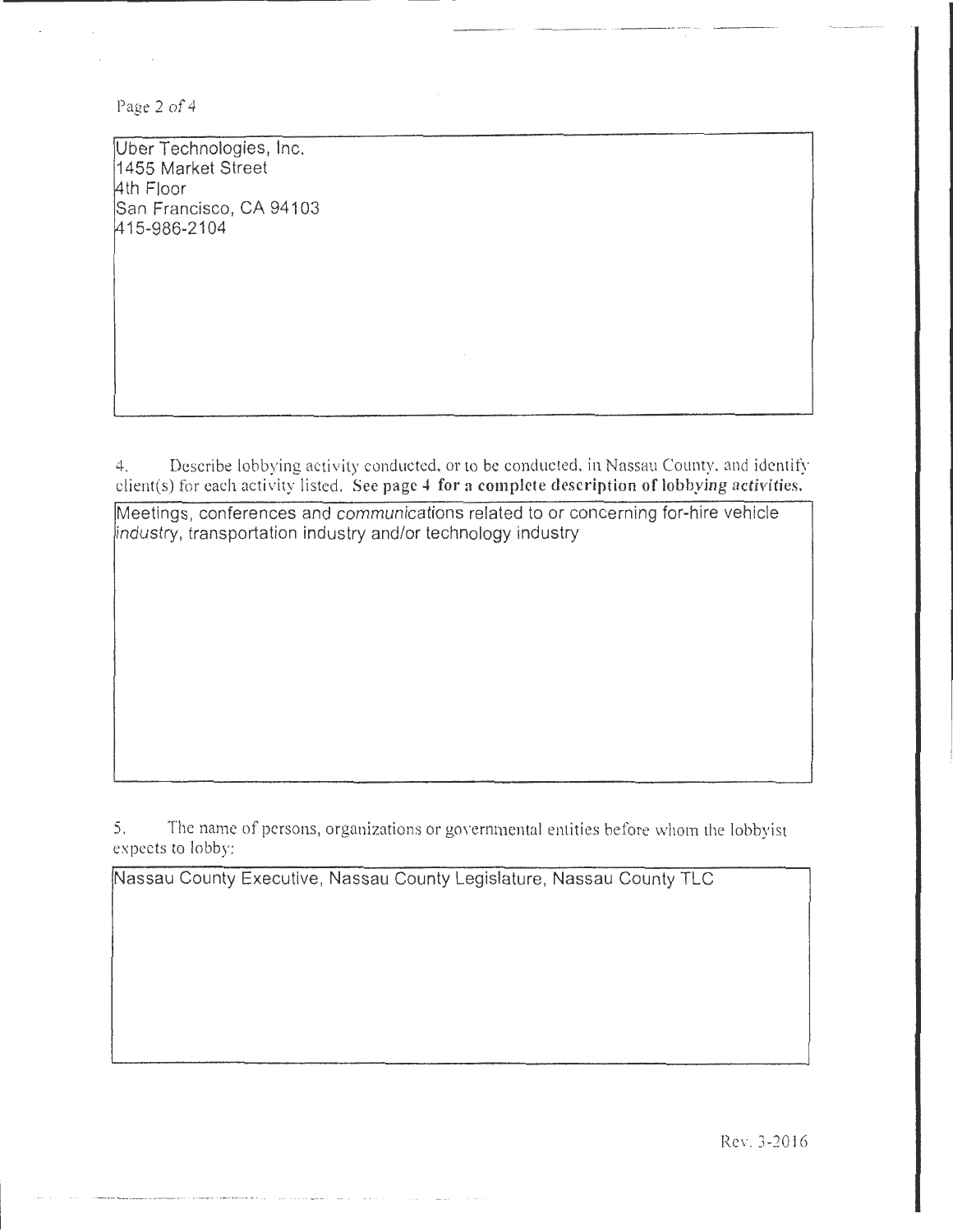# Page 3 of **4**

6. If such lobby is retained or employed pursuant to a written agreement of retainer or employment. you must attach a copy of such document; and if agreement of retainer or employment is oral, attach a written statement of the substance thereof. lf the written agreement of retainer or employment does not contain a signed authorization from the client by whom you have been authorized to lobby, separately attach such a written authorization from the client.

7. Within the previous year, has the lobbyist/lobbying organization or any of its corporate officers provided campaign contributions pursuant to the New York State Election Law to the campaign committees of any of the following Nassau County elected officials or to the campaign committees of any candidates for any of the following Nassau County elected offices: the County Executive, the County Clerk, the Comptroller, the District Attorney, or any County Legislator? If yes, to what campaign committee? If none, you must so state:

| None |           | $\sim$ |  |  |
|------|-----------|--------|--|--|
|      |           |        |  |  |
|      |           |        |  |  |
|      |           |        |  |  |
|      |           |        |  |  |
|      |           |        |  |  |
|      | $\bullet$ |        |  |  |
|      |           |        |  |  |
|      |           |        |  |  |
|      |           |        |  |  |
|      |           |        |  |  |
|      |           |        |  |  |

I understand that copies of this form will be sent to the Nassau County Department of Information Technology ("IT") to be posted on the County's website.

I also understand that upon termination of retainer, employment or designation I must give written notice to the County Attorney within thirty (30) days of termination.

YERJFICA TfON: The undersigned affirms and so swears that he/she has read and understood the foregoing statements and they are, to his/her knowledge, true and accurate.

The undersigned further certifies and affirms that the contribution(s) to the campaign committees listed above were made freely and without duress, threat or any promise of a governmental benefit or in exchange for any benefit or remuneration.

Dated:  $\frac{12}{15}$ /17 Signed:

Print Name:

Title: Principal **Principal** 

Craig M. Johnson